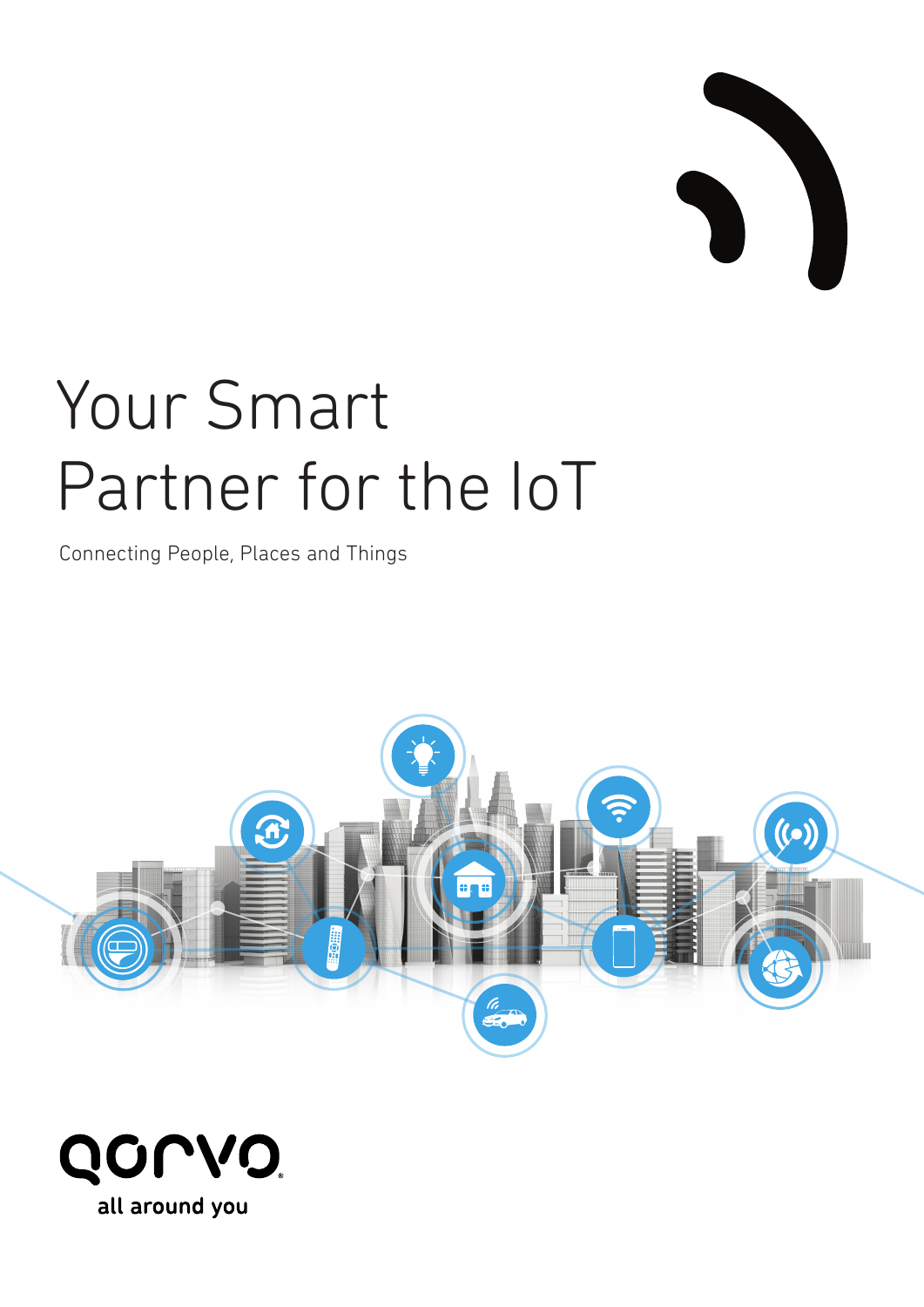## Technology Innovator. Trusted Supplier.

Qorvo® technology is advancing and expanding the Internet of Things (IoT) by solving the difficult challenges of connecting people, places and things. Our advanced, core RF solutions are at work today, around the globe:

- Creating stronger connections and faster speeds in critical networks
- Enhancing the safety, speed and reliability of connected cars
- Enabling greater home security, control and energy management
- Preparing for the low-power future with high-efficiency products based on cellular IoT

## We Are Making the IoT Future-Proof

Qorvo leads the industry with solutions that support all wireless communication protocols, including IEEE 802.15.4, Zigbee, Thread/CHIP, **Bluetooth®** Low Energy, Wi-Fi and cellular IoT (LTE, NB-IoT) – creating a future-proof foundation for the connected world. Our products offer:

- Ultra-low-power, lifetime battery that eliminates maintenance
- Industry-best range for full-home coverage
- Robust resistance to Wi-Fi interference
- $\odot$  High reliability
- Low cost
- Alignment with the world's leading chipset solutions
- Excellent power management

## Qorvo Connectivity Spanning the IoT

Five ways to connect

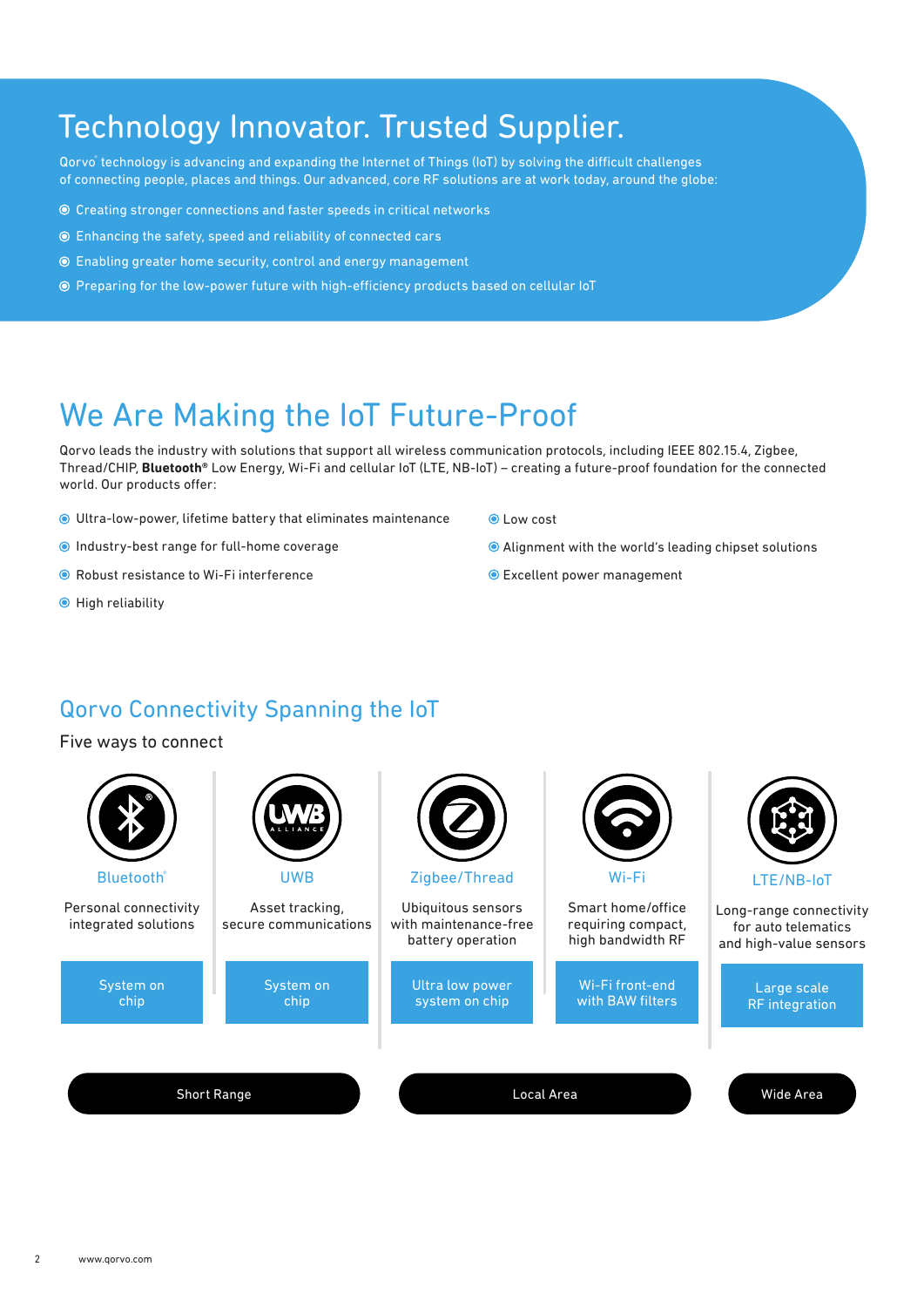# Our Connections are Growing

Qorvo technology is powering some of the most visible elements of today's connected life – smart homes and smart cars.



#### Simplifying Smart Homes

As service providers, utilities and insurance companies launch smart home applications, consumers are transforming their residences into state-of-the-art environments that they can connect to from anywhere in the world using their smartphones. Home monitoring and access control, improved energy efficiency, lighting control and lifestyle monitoring are all enabled with Qorvo chipsets that easily and reliably connect devices to a central home gateway and Wi-Fi network.

Our multi-stack system on chips (SoCs) and transceivers are supporting simultaneous multiple protocols in a single radio for future-proof solutions.

- We Make It Easy Qorvo's communication controllers for sensor and end devices offer a low-cost and highly reliable solution for all smart home applications with small size, ultra low-power, integrated software, tools and reference designs for seamless integration into residential end applications.
- We Cover the Home Distributed Wi-Fi, or Wi-Fi Mesh, allows full coverage of the entire home with a pod in every room. Qorvo's core RF technology increases Wi-Fi range and capacity, and uses Wi-Fi backhaul for other IoT wireless communication standards (Zigbee, Thread, Bluetooth Low Energy).
- We Bring Peace of Mind Qorvo's Senior Lifestyle Services are built around a system of wireless Zigbee sensor nodes located throughout the home. The system connects via internet gateway to a cloud based, self-learning algorithm with advanced behavior pattern recognition capabilities. It learns the normal dayto-day activities and behavior of senior people in their home, providing intelligent status updates in a dashboard app and generating alerts when something unexpected happens.
- We Make It Secure Qorvo's UWB solutions is an ultra low power, micro-location-based IoT technology. By itself or combined with other Qorvo solutions, use cases extend to tracking for accurate location measurements, secure access to the home and vehicle keyless entry.







#### Connecting Our Cars

The age of the connected car is here, and applications that support it are reaching critical demand. Qorvo connects and protects our homes, and now the car with our growing portfolio of AEC-Q Grade 2 & 3 qualified RF products for automotive applications.

Qorvo offers advanced power amplifiers, low noise amplifiers, high-linearity front-end modules (FEMs), temperature-compensated BAW filters, UWB (ultrawideband) chipsets providing ultra-low power operation, and low-loss switches for the smart car market.

Qorvo is a core member of the Car Connectivity Consortium (CCC) which adopted UWB for ultra-secure remote car access systems between worldwide smartphones and global car makers.

These products all meet Tier 1 requirements to fully implement RF data stream support for Wi-Fi, SDARS satellite radio, and vehicle-to-vehicle to infrastructure, or to pedestrian (V2X), applications. They also deliver market-leading linearity, dynamic bias performance and high efficiency, with a goal of simplifying and reducing BOM cost and PCB footprint, while improving our customers' reliability and time-to-market.